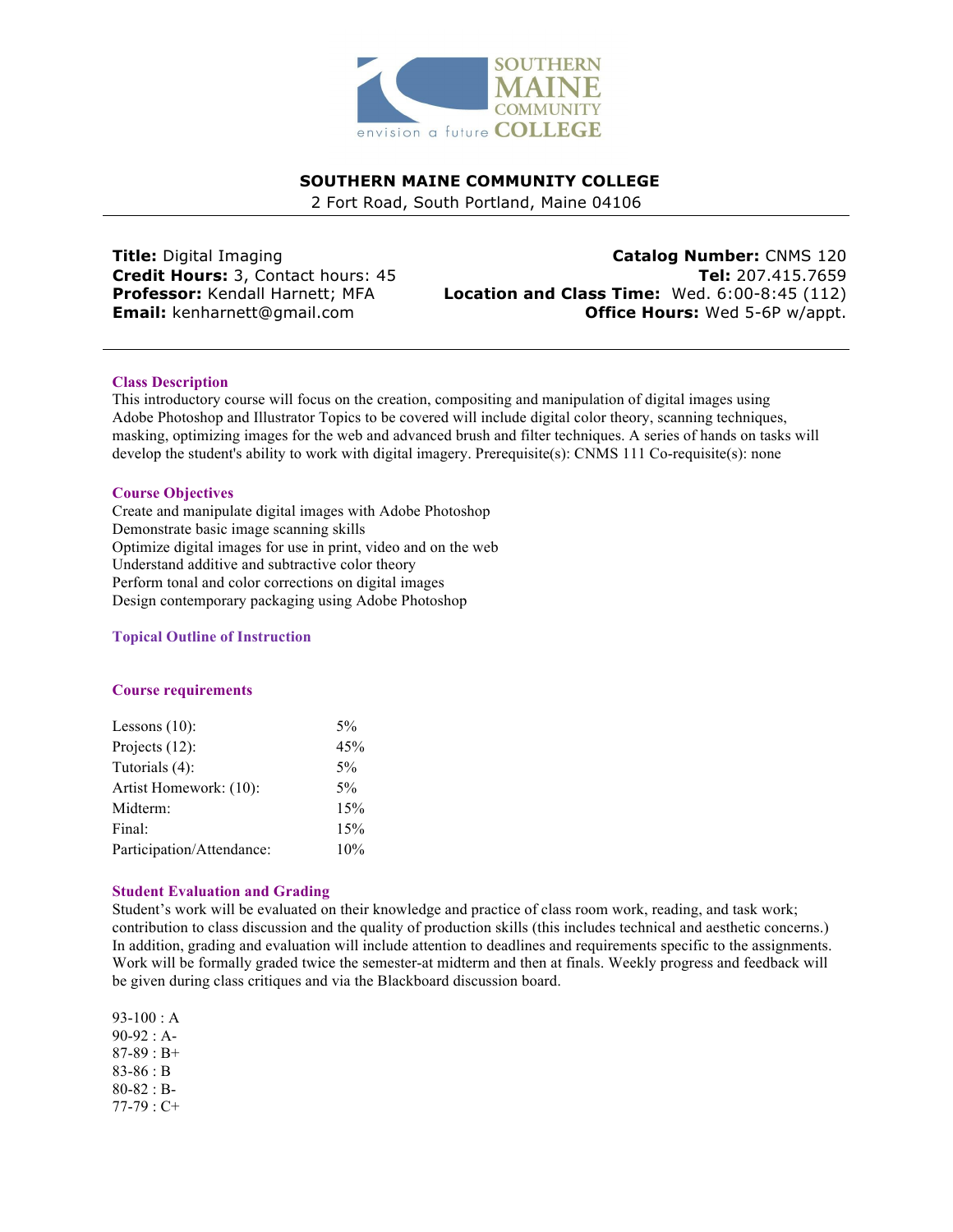73-76 : C 70-72 : C- $67-69 : D+$ 60-66 : D  $0-59 : F$ 

## **Grading Criteria**

Most projects have a corresponding rubric on Blackboard.

Midterm and Final grades will be based on a scale of 100 points and account for 30% of the final grade. A passing grade of C or better in all CNMS core classes is required for graduation with a degree from the Communications & New Media Department.

#### **Lessons**

These are all from the book. Redo the chapter in the book and submit the final version as a **.jpg**. They are due before the next class period begins. **They will not be accepted late for any reason.**

### **Projects**

These are projects, which require implementation of the tools we are using in Photoshop and a creative outpouring! The assigned due dates are on Blackboard, as are the requirements and rubrics for each project. Make sure you turn in all the parts. They will be accepted up to two weeks late, **but you will lose 10% each week they are late**. After two weeks they will not be accepted. Make sure you have the print out ready when necessary, so we can discuss during critique periods.

#### **Tutorials**

These are tutorials I have found on line. Just follow the instructions and turn in your final version. They are basically just following directions, but will demonstrate some of the really cool things that Photoshop can do. They will be accepted up to two weeks late, **but you will lose 15% each week they are late**. After two weeks they will not be accepted.

#### **Artist Homework**

These are additional homework assignments designed to help the student explore contemporary work which is being done in the industry. There are several questions for each artist which should be submitted directly through blackboard. They will be accepted up to two weeks late, **but you will lose 15% each week they are late**. After two weeks they will not be accepted.

#### **Text Tools and Supplies**

Adobe Photoshop CC Classroom in a Book (2017) ISBN: 0-321-49202-1 Backup Media: USB drive The final exam for your course is the ACA, the Adobe Certified Associate exam. You should purchase the exam from this bookstore in order to receive the student discount of approx. \$80 for two tries.

http://www.certiport.com/ Portal/desktopdefault.aspx? tabid=673&roleid=101

#### **Supplies**

- A USB portable drive for back-up (minimum 2 Gigs)
- Occasionally some art supplies or printing outside of school are needed for homework, plan on \$25

#### **Attendance & Missed/Late Work Policy**

You are required, as stated in the college handbook, to attend all classes. A portion of your grade is determined by your attendance and active participation. Points will be deducted for unexcused absences. Excused absences must be documented with doctor's notes or other official form of notification. Three unexcused consecutive absences will result in a reporting of your "Last date of Attendance" which will be posted as an AF (automatic failure). Missed in class work will be made up outside of the class. Work submitted late will be graded on a reduced point value scale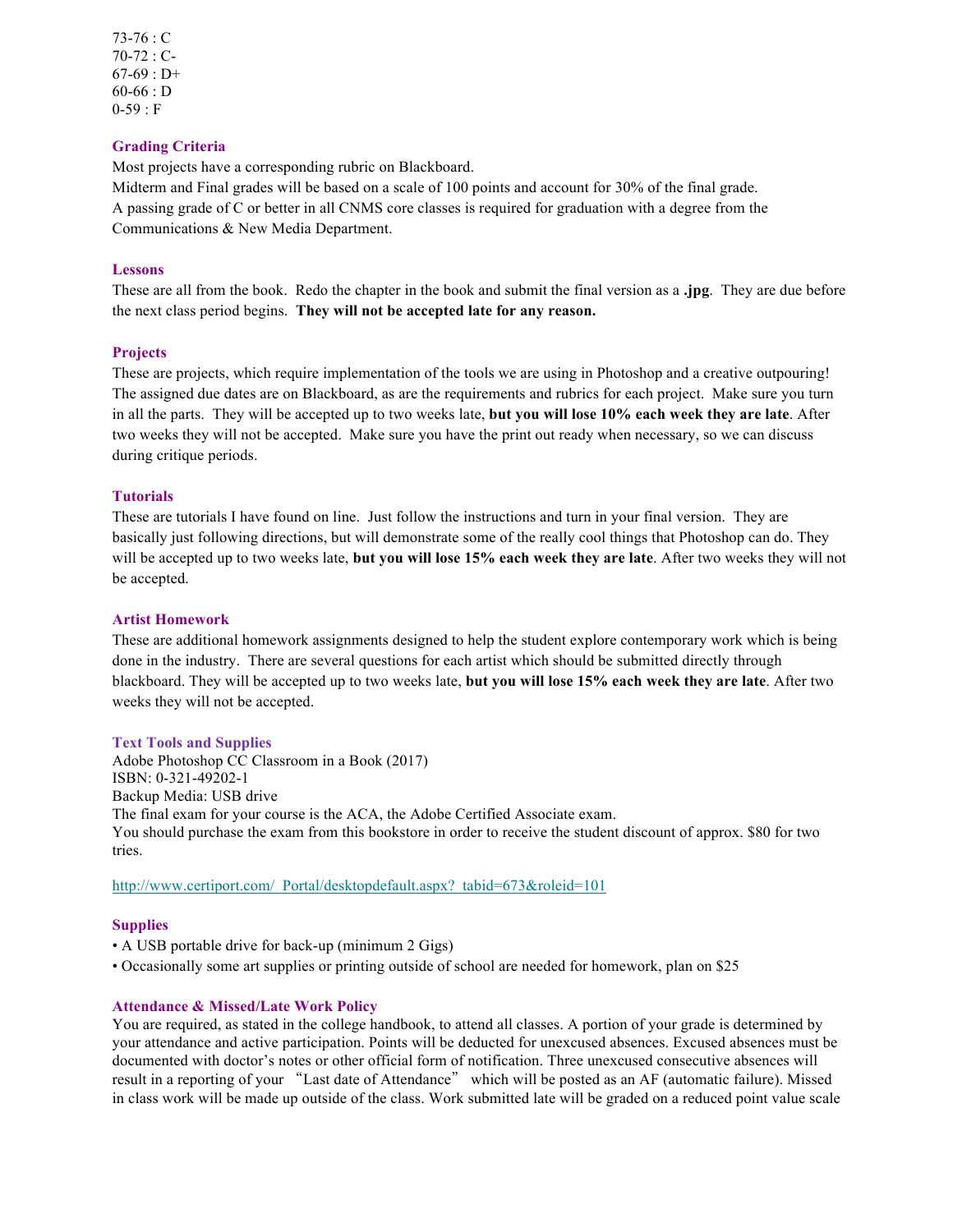(15% point reduction for every week late); after 2 weeks work will not be accepted. Lesson assignments will not ne accepted late.

#### **Miscellaneous**

MP3 players, headphones and Instant Messaging are prohibited during class time. Please turn this equipment off upon entering the classroom. Please do not disturb your fellow classmates during class or during open lab hours. Food and drink is strictly prohibited. We will break half way through our 3 hour session. You are free to chat, email, phone, and snack at this time.

#### **Cell Phone Policy**

For security purposes, please set your cell phone to vibrate at the start of class. If you anticipate the need for your phone during class time, please inform me prior to the start of class. (For example: your child is sick and you need to be able to keep in touch with them.) If your cell phone goes off during class time for a non emergent reason, please remove yourself from the class room and re-enter after our break. You will be responsible for missed work.Early Warning Progress Report. At week 5, student progress will be assessed on the basis of attendance, submitted work and participation. If you are assessed at an "unsatisfactory" level, you and your department chair will receive a letter regarding your progress. You will be required to meet with your professor and also, possibly, your department chair.

#### **End-of-Course Evaluation**

In order to gain access to final course grades, students must complete evaluations for each course attended at SMCC. Evaluations are submitted online and can be accessed through the student portal site. Students can access the course evaluation report beginning two weeks before the end of classes. The deadline for submission of evaluations occurs 24 hours after the last day of classes each semester. Instructors will announce when the online course evaluation is available.

### **ADA (Americans with Disabilities Act) Syllabus Statement**

Southern Maine Community College is an equal opportunity/affirmative action institution and employer. For more information, please call (207) 741-5798. If you have a disabling condition and wish to request accommodations in order to have reasonable access to the programs and services offered by SMCC, you must register with the Disability Services Coordinator, Sandra Lynham, who can be reached at 741-5923. Further information about services for students with disabilities and the accommodation process is available upon request at this number. Course policies about online testing are modified to suit each individual's accommodations.

#### **SMCC Pay-for-Print Policy**

Each semester students receive a \$20 printing credit. The balance resets at the end of the semester and any remaining credits are removed. The College's pay-for-print system monitors printing on all printers (including those in general access labs, library printers, Tutoring Services, Campus Center Lounge and technology labs). Be sure to log OUT of the system when you've finished your printing, to prevent unauthorized access to your account. Students can check the number of pages they have printed by using the Printing Balance tool available on SMCC computers (located in the lower right corner of the screen, near the clock). Departments with work study students who need to print documents for the department should contact the Help Desk at 741-5696 to have a special account set up. To find ways to reduce your printing charges, please go to the IT Help tab on My SMCC. If you have questions about the pay-for-printing policy or your printing charges, please contact the Help Desk at 741-5696 or send an e-mail to helpdesk@smccme.edu.

#### **Refunds**

Print jobs are eligible for a refund in the event of mechanical or electronic error on the part of the printer, print server, or software used to submit the job. Jobs are not eligible for a refund in cases where the job was not set up correctly, was submitted multiple times, or the student is not satisfied with the result. To request a refund, please bring the offending print to the IT Department in the basement of the Ross Technology Center. Refunds will be granted in the form of a credit to the student's account.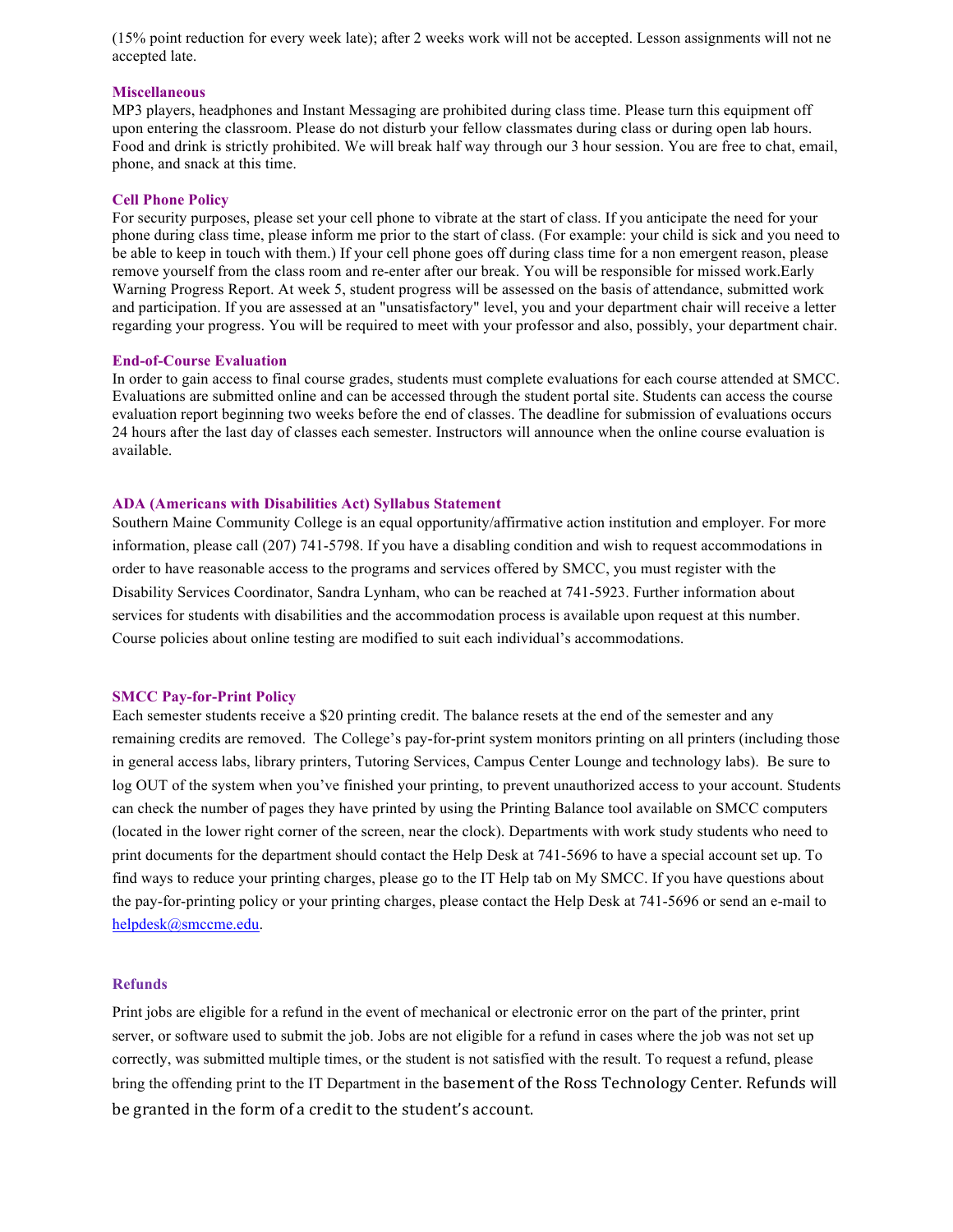### **Add-Drop Policy**

Students who drop a course during the one-week "add/drop" period in the fall and spring semesters and the first three days of summer sessions receive a 100% refund of the tuition and associated fees for that course. Please note any course that meets for less than the traditional semester length, i.e., 15 weeks, has a pro-rated add/drop period. There is no refund for non-attendance.

### **Withdrawal Policy**

A student may withdraw from a course only during the semester in which s/he is registered for that course. The withdrawal period is the second through twelfth week of the Fall and Spring semesters and the second through ninth week of twelve-week Summer courses. This period is pro-rated for shorter-length courses,

usually 75 percent of course meeting times; please check with the Registration Office. To withdraw from a course, a student must complete and submit the appropriate course withdrawal form, available at the Registration Office. This process must be completed either in person or by using SMCC e-mail accounts.

### **Plagiarism Statement**

If an instructor suspects that a student has knowingly committed a violation defined in the Maine Community College System Policy on Student Grade Appeals and Academic Misconduct, the instructor has the authority to review the alleged misconduct and determine the grade that the student should receive for the assignment and the course. The instructor may assign a failing grade for the assignment or course and may require the student to complete additional work for the course. The instructor may consult with the department chair and/or the College's chief academic officer prior to making such decisions. If a student seeks to challenge an instructor's determination, the student should submit a grade appeal. Grade appeal forms are available in the Advising Office on the South Portland Campus or in the administrative offices in the Learning Commons on the Midcoast Campus. An instructor may also refer the matter to the College's disciplinary officer for review under the procedures of the MCCS Student Code of Conduct

**Contact Your Instructor:** Kendall Harnett: kenharnett@gmail.com, 207-415-7659

### **Unit 1: August 30**

- **Unit 1:** Media Ethics
- **Lecture 1:** Ethics of Photoshop
- **Lesson 1:** Getting to Know the Work Area
- **HW: Project 1:** Media Ethics

#### **Unit 2: September 6**

- **Unit 2:** Scanning & Resolution
- **Lesson 2:** Basic Photo Corrections
- **AOTW:** Jerry Uelsmann
- **HW: Project 2:** Photo Repairs
- **Due: Project 1:** Media Ethics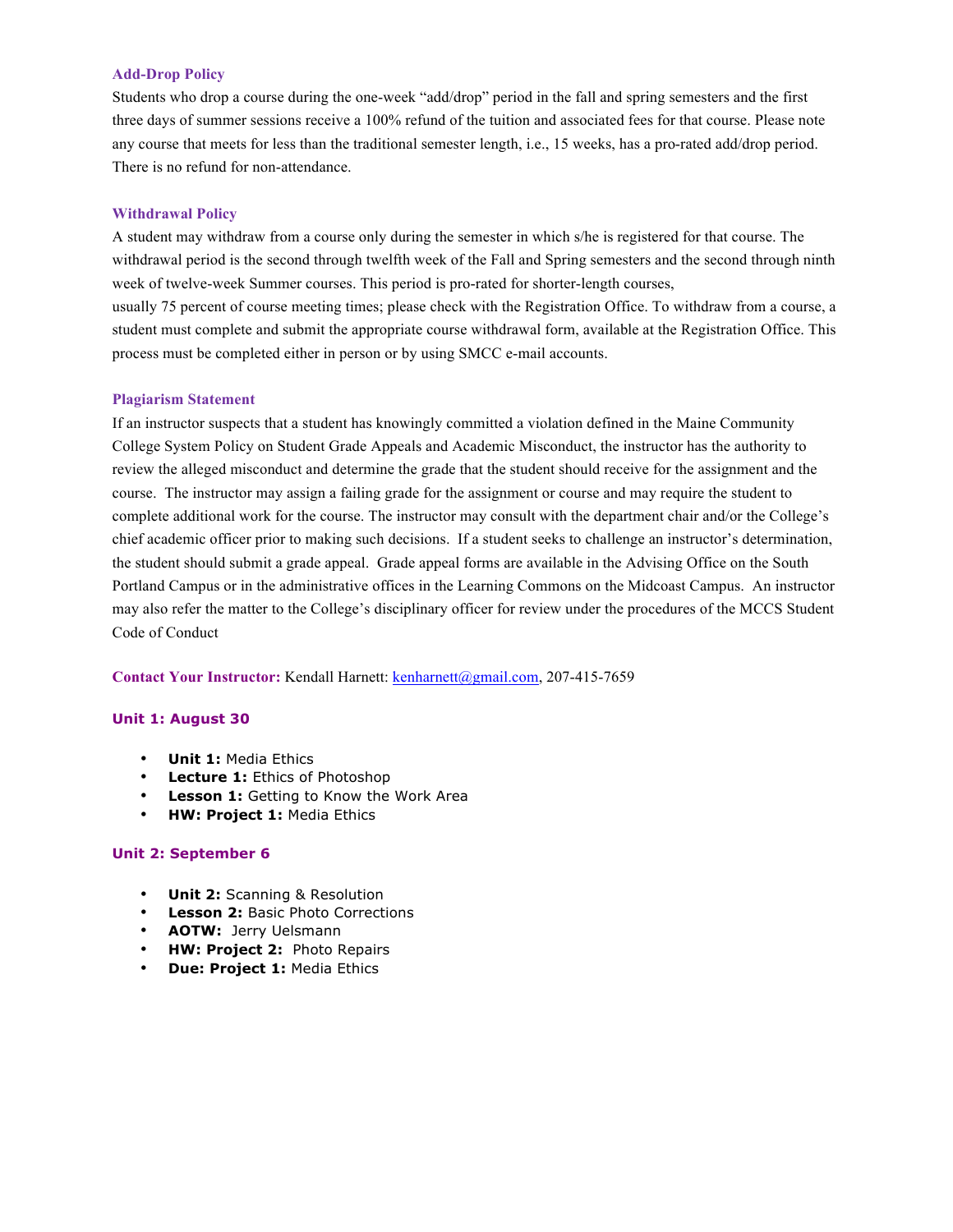## **Unit 3: September 13**

- **Unit 3:** Selections
- **Lesson 3:** Working with Selections
- **AOTW:** Natalie Shau
- **DUE: Project 2:** Photo Repairs
- **HW: Project 3:** Recipe Illustration and the Visual Narrative
- **HW: Project 4 (part 1):** 10 Photographs of business (At least 5 people and 5 structure)

## **Unit 4: September 20**

- **Unit 4:** Layers
- **Lesson 4:** Layer Basics
- **AOTW:** Chris Jordan
- **DUE: Project 3:** Recipe Illustration
- **DUE: Project 4 (part 1):** 10 Photographs
- **HW: Project 4 (part 2):** Business Branding Mailer
- **HW: Tutorial #1:** Color Splash Tutorial

## **Unit 5: September 27**

- **Unit 5:** The Portrait
- **Lesson 5:** Correcting & Enhancing Digital Photographs
- **AOTW:** Anton Semenov
- **DUE: Project 4 (part 2):** Business Branding Mailer
- **DUE: Tutorial #1:** Color Splash Tutorial
- **HW: Tutorial #2:** My Zombie Girlfriend
- **HW: Project 5:** Album Cover Artwork!

## **Unit 6: October 4**

- **Unit 6:** Masks and Channels
- **Lesson 6:** Masks & Channels
- **DUE:** My Zombie Girlfriend Tutorial
- **HW:** Screen and Respond to "Helvetica"
- **HW: Project 6:** The Magazine Cover (Final Draft Due at the beginning of **Midterm Week**, A preliminary proof must be submitted at least three days prior to that date to receive full credit – you must make the appropriate changes based on feedback – rough draft is due next week)

## **Unit 7: October 11**

- **Unit 7:** Typography
- **Lecture 2:** Typography
- **Lesson 7:** Typographic Design
- **AOTW:** Paula Scher
- **DUE: Project 5:** Album Cover Artwork!
- **DUE: Project 6:** The Magazine Cover Rough Draft (rough draft due prior to turning in final version – deadline is 10/15 – midnight)
- **HW: Project 7:** Lyrical Art
- **HW: Tutorial #3:** Pop Art Stroke Effect

## **Unit 8: October 18 – Midterm Week**

- **Midterm**
- **DUE: Project 6:** The Magazine Cover Final Version

## **Unit 9: October 25**